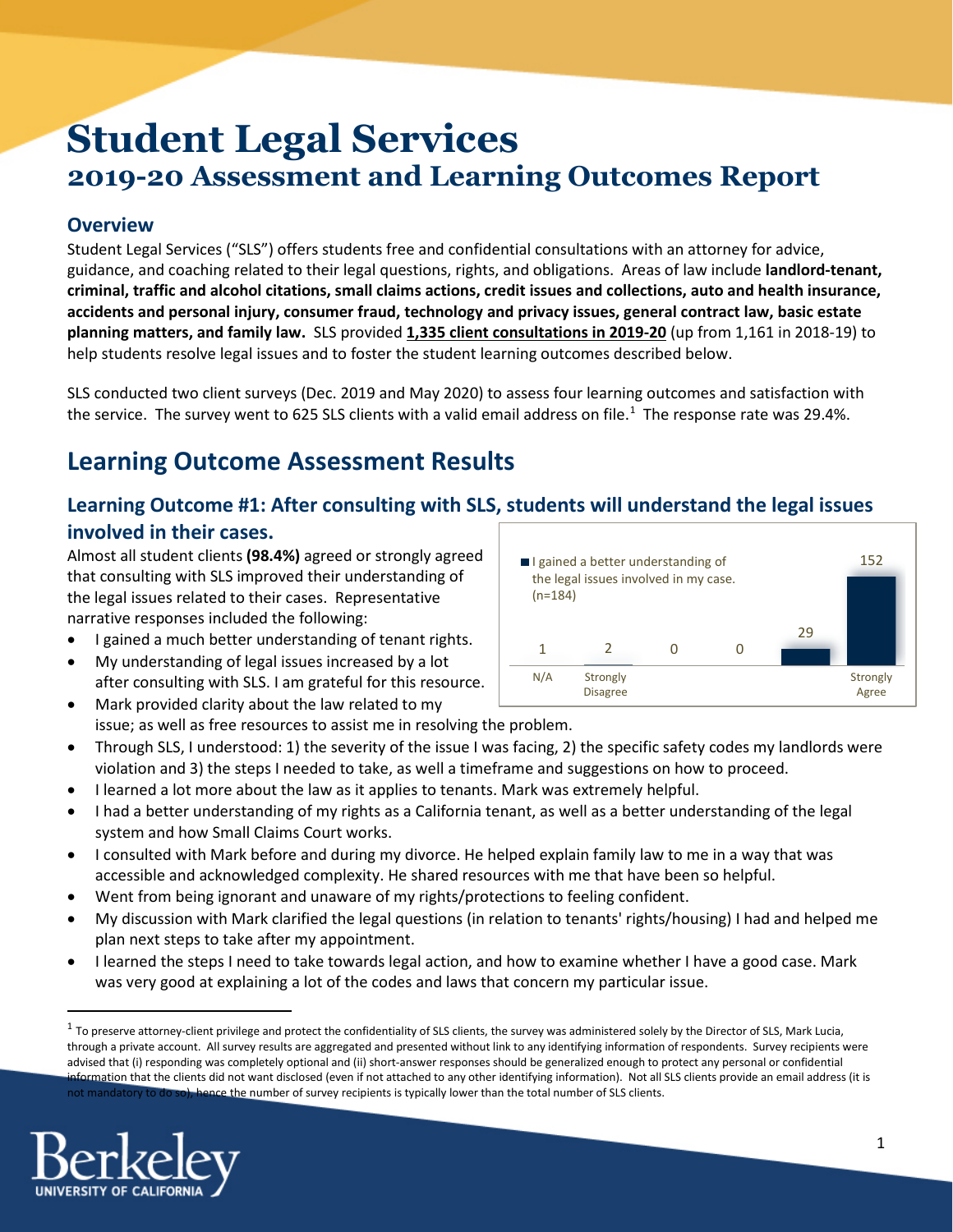# **Learning Outcome #2: Students will identify and understand the legal options related to**

## **their cases, and the relative merits of those options.**

SLS does not represent students, so it's key that they know the next step(s) to address their legal issues. **97.8%** of clients agreed or strongly agreed that they had a better understanding of their options after consulting with SLS, and **94.7%** agreed or strongly agreed they knew the first "next step" to take. Illustrative comments included:

• I was able to understand what my options were as an

- 1 1 1 1 28 152 N/A Strongly Disagree **Strongly** Agree I had a better understanding of the options available to me in my case (including non-legal options, as applicable). (n=184)
- employee and how I could fight back against my employers discriminatory and retaliatory practices. It also helped me to be able to ask the right questions and give guidance when I eventually hired a lawyer.
- Mark always gives very well thought-out advice and lays out the options. Specifically for tenant/landlord issues, he is extremely proficient, teaching us what landlords can or cannot do to us.
- SLS helped me understand the issue deeply and consider all of my options. It was a really good consultation.
- I had no idea about anything. After, I knew what the process, time frame, logistics, likelihood, challenges, and advantages of different options were.
- My awareness of available options broadened greatly after meeting with Mark. He clearly presented the potential options I have in regards to the case and guided me through the process.
- We had meetings with Mark every few weeks, and every time we were to go away with tasks to accomplish to get us closer to our goals.
- SLS gave me a specific, actionable plan to resolve my issue, and it was successful.



## **Learning Outcome #3: After consulting with SLS, students will know how to navigate a problem/institution that they might not have otherwise known how to navigate.**

SLS helps students work through unfamiliar issues or bureaucracies. **92.8%** agreed or strongly agreed that SLS helped them navigate an issue or institution they might not have otherwise known how to navigate:

- I learned the mechanics of suing a landlord in small claims court and strategies for reaching settlements with aggressive landlords.
- Mr. Lucia helped me understand that my rights gave me far more ground to stand on than I had realized from my own research. I had misunderstood some essential concepts, and he pointed me to relevant CA codes.
- Though I Googled on my own before the appointment, talking with Mark gave me the reassurance that I was getting trusted and verified information. There's no DIY substitute for professional experience!
- I had no idea that the Small Claims Court existed, and now we are currently in the process of seeing one through.
- I learned about preparing my own paperwork and the various ways that folks come to an agreement in divorce. Mark also gave me information and recommendations based on my situation that have been so helpful.
- With SLS, I was able to keep responding back to the property management company, stating my rights and their obligations, and fortunately I was able to resolve the issue.
- **I know I am empowered to have an Emotional Support Animal and how to make sure that landlords provide** reasonable accommodations. **I just recently helped a friend who had similar questions to mine about ESAs.**

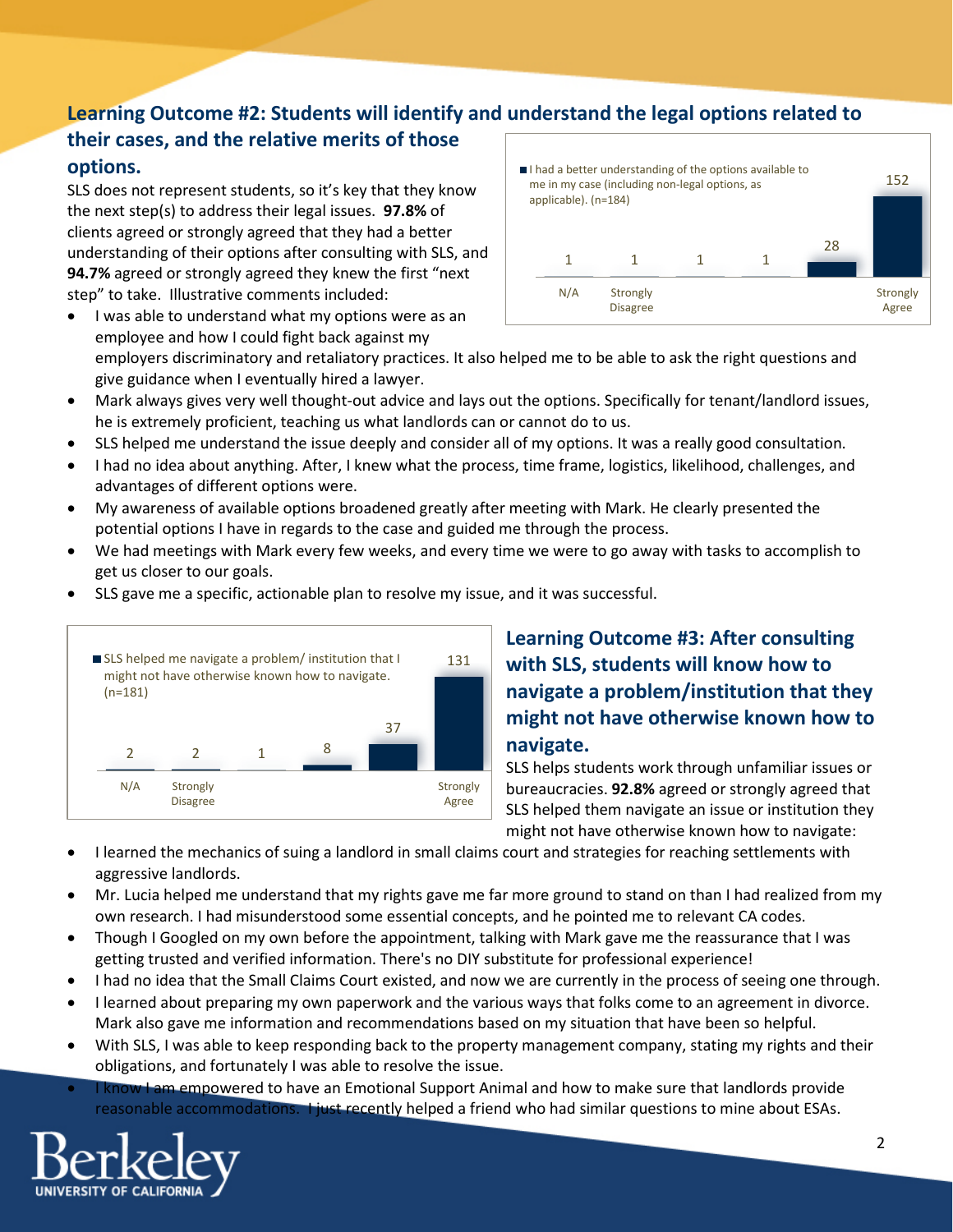## **Learning Outcome #4: After consulting with SLS, students will feel better equipped to handle similar situations in the future.**

Working through a legal question or problem with SLS may foster transferable skills that apply to future student experiences, legal or otherwise. **96.7%** of SLS clients agreed or strongly agreed that their work with SLS helped prepare them for similar future situations:



- I have been telling everyone I know about how strong tenant rights are in the Bay Area and encouraging them to exert these rights in similar situations.
- Along the process, I also became empowered as I noticed that my initial emails where being ignored but once I started sending the emails Mark helped me draft, the landlords "suddenly" became more attentive.
- I think I will be able to better advocate my rights and obligations and not just do what the landlord says to me.
- I thought I was much more restricted than I actually was, but SLS helped me realize I had more freedom.
- If this happened again, I feel confident that I could get it resolved by following the advice I learned from SLS.
- I know my rights when it comes to dealing with my landlord and know to better document any potential wrongdoings in the future.
- I'm far more familiar with my rights and feel very comfortable naming them to any new landlord should serious violations of those rights arise again in a new tenancy, and I am aware of how I could mediate conflict like this via the Rent Board / the city in the future should the need arise.

# **General Assessment/Survey Results and Observations**

#### **Student success and retention**

In addition to four specific learning outcomes, the SLS mission emphasizes a broader learning goal:

#### **SLS will support student retention by improving students' ability to stay in school via high-quality counseling and assistance with their legal issues.**

SLS fosters success by helping students focus on school priorities, and limiting the potential distraction created by legal matters. **99.4%** of clients agreed or strongly agreed that the legal issue they brought to SLS **was causing them stress**, **88.6%** agreed or strongly agreed that it was **distracting them from their studies**, and **14.5%** agreed or strongly agreed that **without legal help they would have considered leaving school**.

Of those students who agreed with the first statement above, **93.7%** said "Yes" when asked whether the assistance they received from SLS **improved their ability to stay in school and/or to focus on their studies.** This is important, since students from underrepresented ethnic minority groups and lower-income families consult with SLS in **much higher numbers** than their representation in the overall student population, and **87.1%** of all respondents said that if not for SLS, they would have no access to legal counseling.

In addition, among all SLS clients in 2019-20, **6.1% were encountering severe financial distress, 5.8% were dealing with housing insecurity or significant habitability problems, and 3.8% were at risk of potential violence and/or targets of harm.**

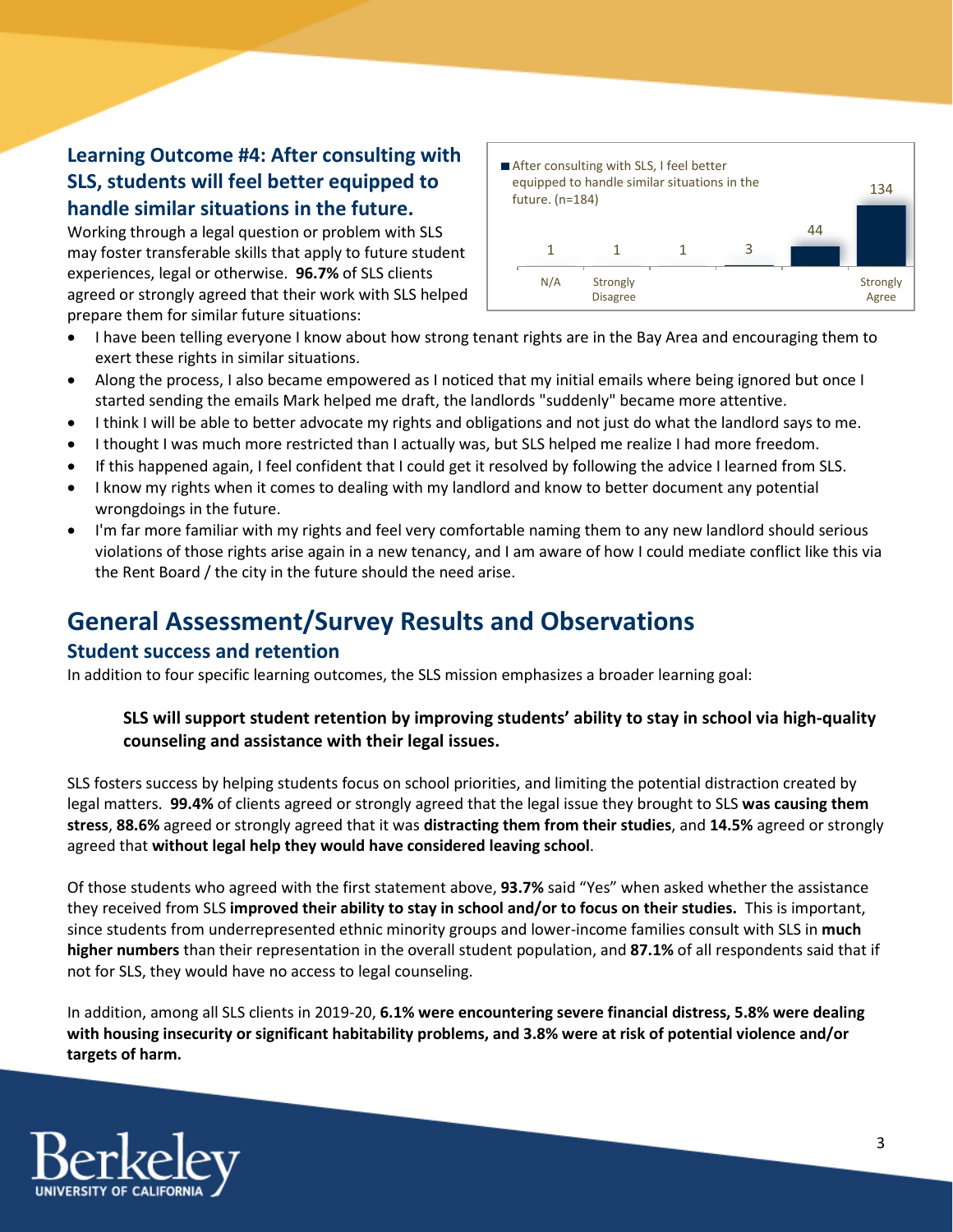Student comments describe the many ways SLS offers this support:

- **I was able to be more relaxed knowing things would be okay.**
- Most importantly, Mark taught me that there's always room to fight back against injustice.
- I felt comfortable speaking to Mark as he helped relieve my stress by guiding me towards the next steps.
- It helped me to understand I have rights that have to be respected and should not allow myself to think I was powerless.
- The issue I was facing caused me financial instability and housing insecurity. Without Mark's help I wouldn't have made much progress by myself.
- I was able to get money that was essential for rent/groceries and resolve a situation where I felt treated unfairly.
- Being able to ease some of the overwhelming helplessness that I was feeling greatly helped my ability to stay focused.
- We didn't have to stress about our living situation since we knew we were in the right and that we were taken care of.
- Thank you so much for your help. It was causing me so much distress and I felt like I wasn't alone in it.
- The times were very uncertain and due to the shelter in place order I was not able to get a hold of any other free legal service besides what was available at school. I am so glad Berkeley offers this.
- I was less stressed about my living situation. I felt like I had hope and an advocate I could turn towards for help.
- Determining where we are going to live is stressful and who cares about my GPA if I'm homeless or can't pay rent or severely depressed. Talking with SLS gave me the strength of knowledge required to deal with the savage Berkeley housing market.
- It helped me resolve a housing problem that was not only causing me a heap of stress and distraction, but also was threatening my ability to stay in Berkeley - so getting help from SLS was critical.

#### **Student financial support and recovery**

**SLS also helps students financially**: 28.3% of respondents recovered money that they would not have otherwise collected without help from SLS. Of the students who specified funds actually recovered or saved with SLS assistance (several matters were still pending), **the amounts ranged from \$180 to \$6,000, and averaged \$1,787.**

## **Student satisfaction with service and sense of connection with the University**

Client satisfaction levels with SLS are very high. **98.8%** of respondents agreed or strongly agreed that "SLS is a worthwhile/beneficial service" (with **95.4% strongly agreeing**), and **99.4%** agreed or strongly agreed that they would recommend SLS to other students in need of assistance (with **94.8% strongly agreeing**).

**75.7%** of SLS clients agreed or strongly agreed that as a result of their experience with SLS, **they feel more connected to the University**. Another **86.7%** agreed or strongly agreed that as a result of their experience with SLS, **they are more aware of resources available at the University**. Overall, **98.3%** were satisfied or very satisfied with SLS (90.2% being very satisfied). Comments included:

- I truly appreciated Mark's input and understanding in my situation. After our appointment I felt seen and heard, and my frustrations were validated, and that alone made a tremendous difference.
- SLS was really approachable, helpful, and directed me to additional resources that I have been able to use after my consultation.
- It was incredibly useful to have Mark's guidance, since everything played out pretty much exactly as he said it would - and we were able to get our deposit money back.
- Honestly, I started this process feeling very overwhelmed. Mark has helped me navigate the situation by sharing his knowledge with me. I feel empowered to handle my own divorce; Mark has been willing to meet with me multiple times and his calm, nonjudgmental approach has been really meaningful to me.
- I am able to speak up for what is within my legal rights without hesitation or questioning of my rights.
- I learned of the importance of being an advocate for myself, and have become comfortable with doing so.